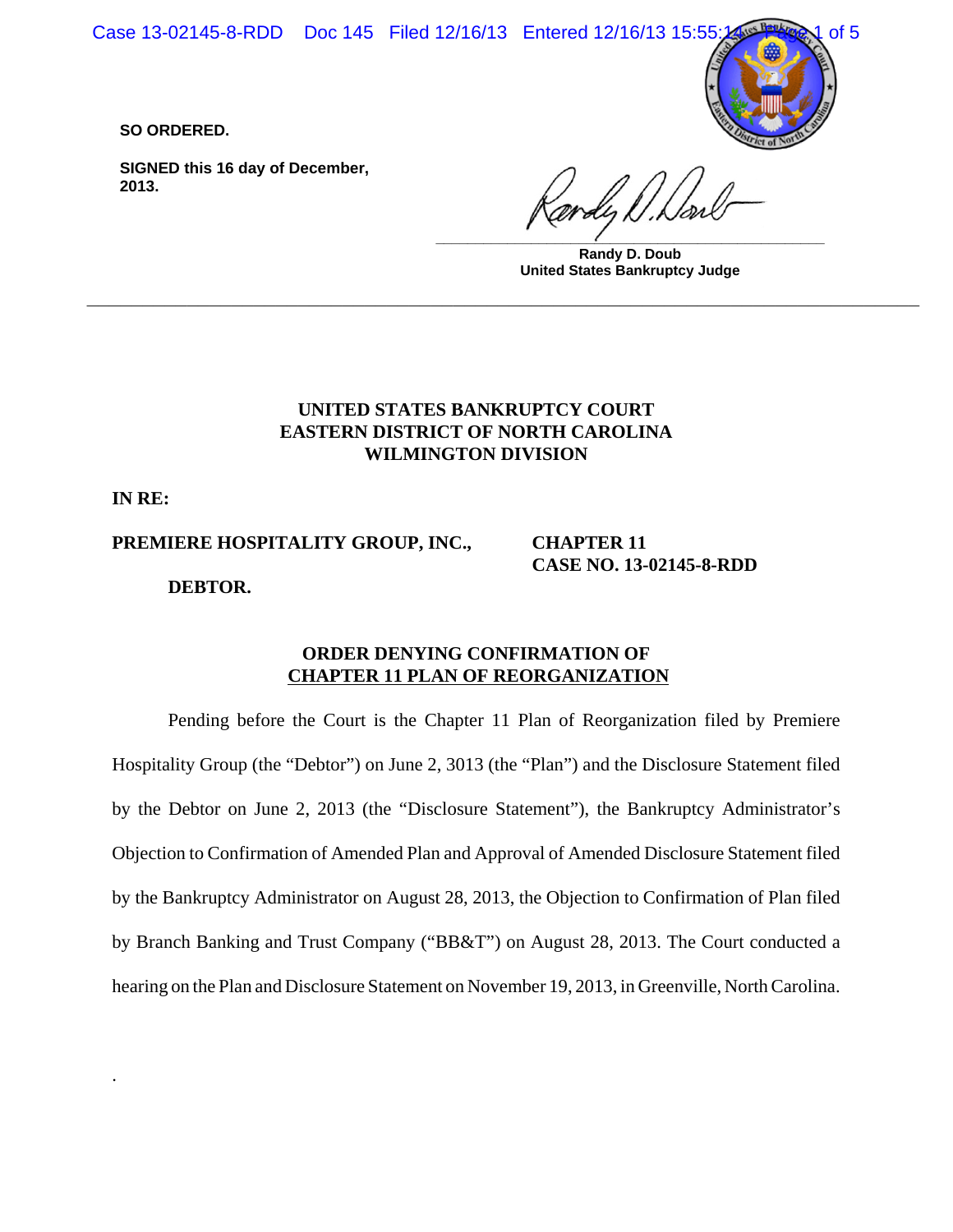#### **BACKGROUND**

On April 3, 2013, the Debtor filed a voluntary petition for relief under Chapter 11 of the United States Bankruptcy Code (the "Bankruptcy Code"). The Debtor is a North Carolina corporation located in Whiteville, North Carolina. The Debtor operates a sixty-two (62) unit Quality Inn Hotel. The Debtor has not been operating at full room capacity since approximately 2010, with numerous rooms out of order. The Debtor has been working to rehabilitate all of its rooms and have them available to rent. Prepetition, BB&T filed a complaint, seeking the appointment of a receiver, which caused the Debtor to file the current Chapter 11 petition.

The Debtor's primary secured creditor is BB&T pursuant to a promissory note in the original principal amount of \$2,008,000.00. BB&T filed Proof of Claim No. 11 in the amount of \$2,053,976.87 with interest accruing at the default rate of 8.25%. BB&T is secured by a leasehold deed of trust, assignment of leases and rents, and a security agreement granting a lien on equipment, general intangibles, supporting obligations, and products and proceeds thereof. The Debtor scheduled the value of its leasehold interest in 1415 N. J.K. Powell Blvd., Whiteville, North Carolina, located on approximately three acres, as \$2,400,000.00.

Pursuant to the Plan, the Debtor proposes to treat BB&T's claim as secured in the amount equal to the outstanding balance on the petition date, less all postpetition payments. The Debtor proposes to amortize the secured amount over a period of thirty (30) years with interest accruing at 4.75% per annum, and a balloon payment in ten (10) years.

BB&T voted to reject the Plan. BB&T objects to its treatment under the proposed plan on the basis that its treatment is not fair and equitable within the meaning of 11 U.S.C. § 1129(b), among other objections. BB&T asserts that the proposed reamortization of BB&T's claim is not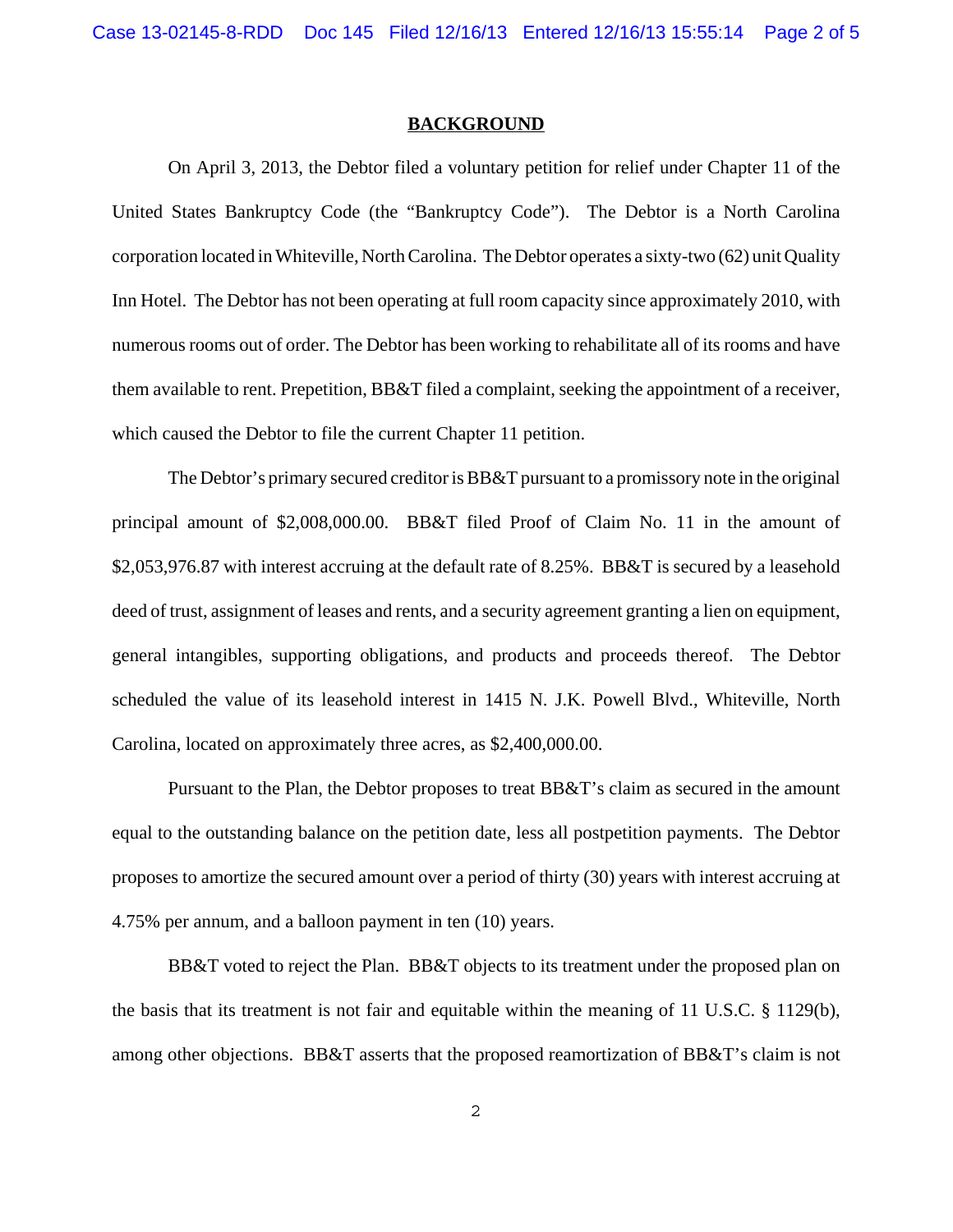representative of the risk factors inherent in the Debtor's business and financial position. Further, BB&T contends the proposed amortization period of thirty (30) years with a 4.75% interest rate and a ten (10) year balloon is inconsistent with the market terms for loans for similar businesses and is unreasonable.

BB&T further objects to its treatment as follows: (1) the Debtor alleges that BB&T is oversecured but fails to provide for postpetition interest and attorneys' fees pursuant to 11 U.S.C. § 506; (2) the Debtor's plan improperly reduces BB&T's secured claim by the amount of payments received postpetition; (3) the Debtor's plan fails to disclose the nature of any compensation proposed for insiders pursuant to 11 U.S.C. § 1129(a)(5); (4) the Debtor's plan lacks an accepting impaired class as provided in 11 U.S.C.  $\S$  1129(a)(8), (10); (5) Choice Hotels (Class 8) is treated as an independent impaired class of creditors and should instead be classified with other general unsecured claims; (6) the separate classification of general unsecured claims less than \$1,000.00 (Class 10) creates an artificially impaired class; (7) the Debtor's plan is not feasible and is likely to be followed by liquidation or the need for further reorganization pursuant to 11 U.S.C. § 1129(a)(11); (8) The Debtor's plan does not provide for the Internal Revenue Service and the North Carolina Department of Revenue secured claims in a manner that is consistent with 11 U.S.C. § 1129(a)(9)(D); (9) BB&T's liens should not be released prior to satisfaction of its claim in full; (10) the Debtor's plan fails to classify any unsecured deficiency portion of BB&T's claim with other general unsecured claims.

Because the Court finds that the treatment of BB&T is not fair and equitable, the Court need not address the remaining objections advanced by BB&T.

### **DISCUSSION**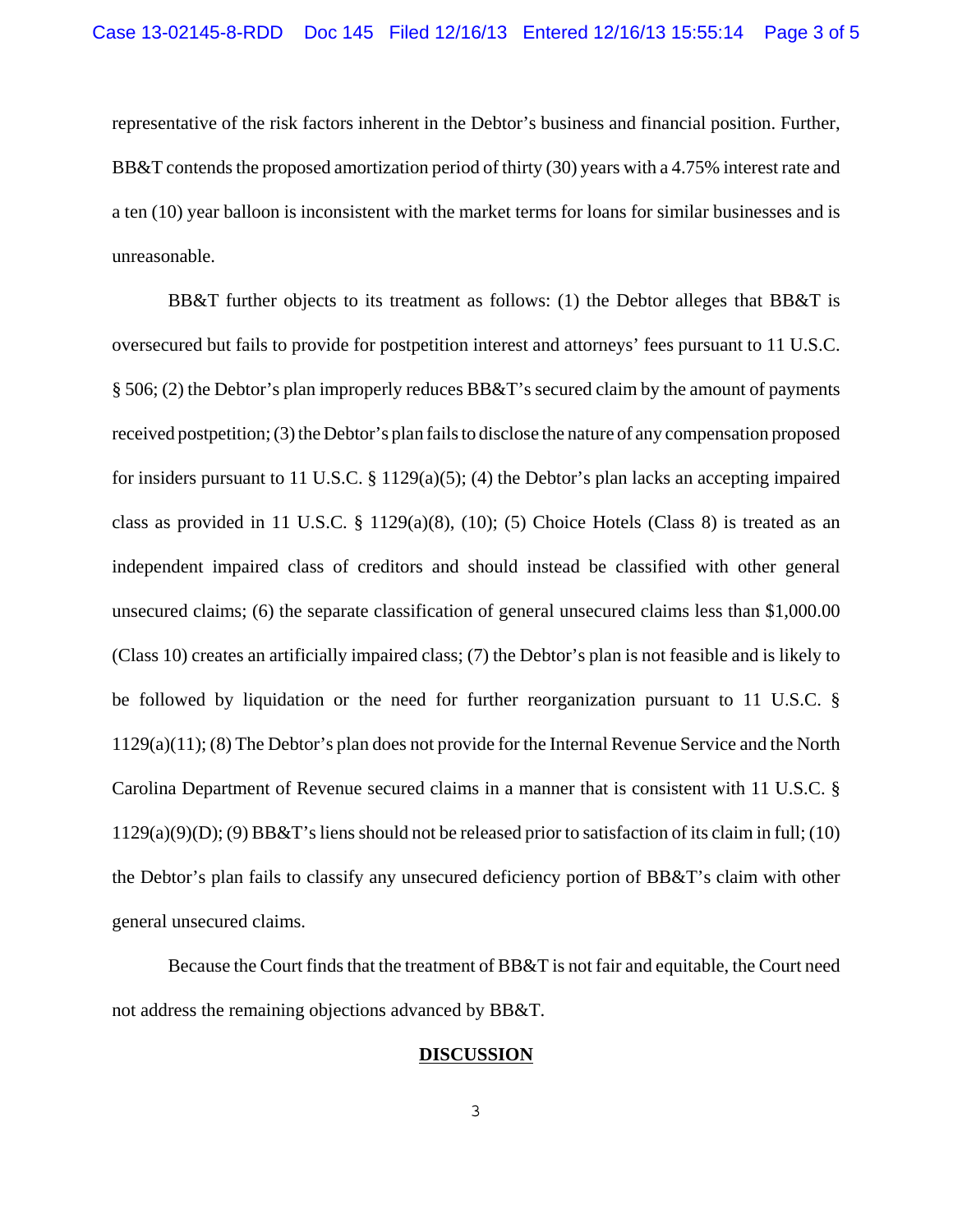A plan must be "fair and equitable, with respect to each class of claims or interests that is impaired under, and has not accepted, the plan."  $11 \text{ U.S.C.} \text{ § } 1129(b)(1)$ . Section  $1129(b)(2)$  sets forth the standards a plan must meet to be considered "fair and equitable." *In re EFH Grove Tower Assocs.*, 105 B.R. 310, 313 (Bankr. E.D.N.C. 1989). However, these requirements are not exclusive. *Id.* Even if a plan meets the standards of 11 U.S.C. § 1129(b)(2), it can still be considered not "fair and equitable" and, therefore, nonconfirmable. *Id.* (citing *Matter of D&F Construction Co.*, 865 F.2d 673, 675 (5th Cir. 1989); *In re Cheatham*, 78 B.R. 104 (Bankr. E.D.N.C. 1987), *aff'd* 91 B.R. 377 (E.D.N.C. 1988)). For a plan to be "fair and equitable," the "plan must literally be fair and equitable." *Id.*

The Debtor's proposed treatment of BB&T's claims is not fair and equitable. The Plan proposes a lengthy period of amortization and places all of the risks associated with the debt on BB&T. The thirty (30) year amortization period is not a reasonable market term for a loan of this nature. Additionally, the ten (10) year balloon is not reasonable and is inconsistent with the market terms for loans of similar businesses.

Greg Fleming, Special Assets Manager for BB&T's Special Assets Group, testified on behalf of BB&T. Mr. Fleming testified that the Debtor's loan has been modified several times and that the latest modification took place in October of 2011. Mr. Fleming testified that BB&T did not receive any payments from the Debtor from October 2011 until it received a postpetition adequate protection payment from the Debtor. Mr. Fleming testified that in his opinion, the Debtor would not currently qualify for a loan. Mr. Fleming testified that based on the Debtor's history and the unique circumstances which banks consider when lending to hotel properties, a twenty ("20") year amortization period would be more reasonable than the thirty ("30") year amortization period